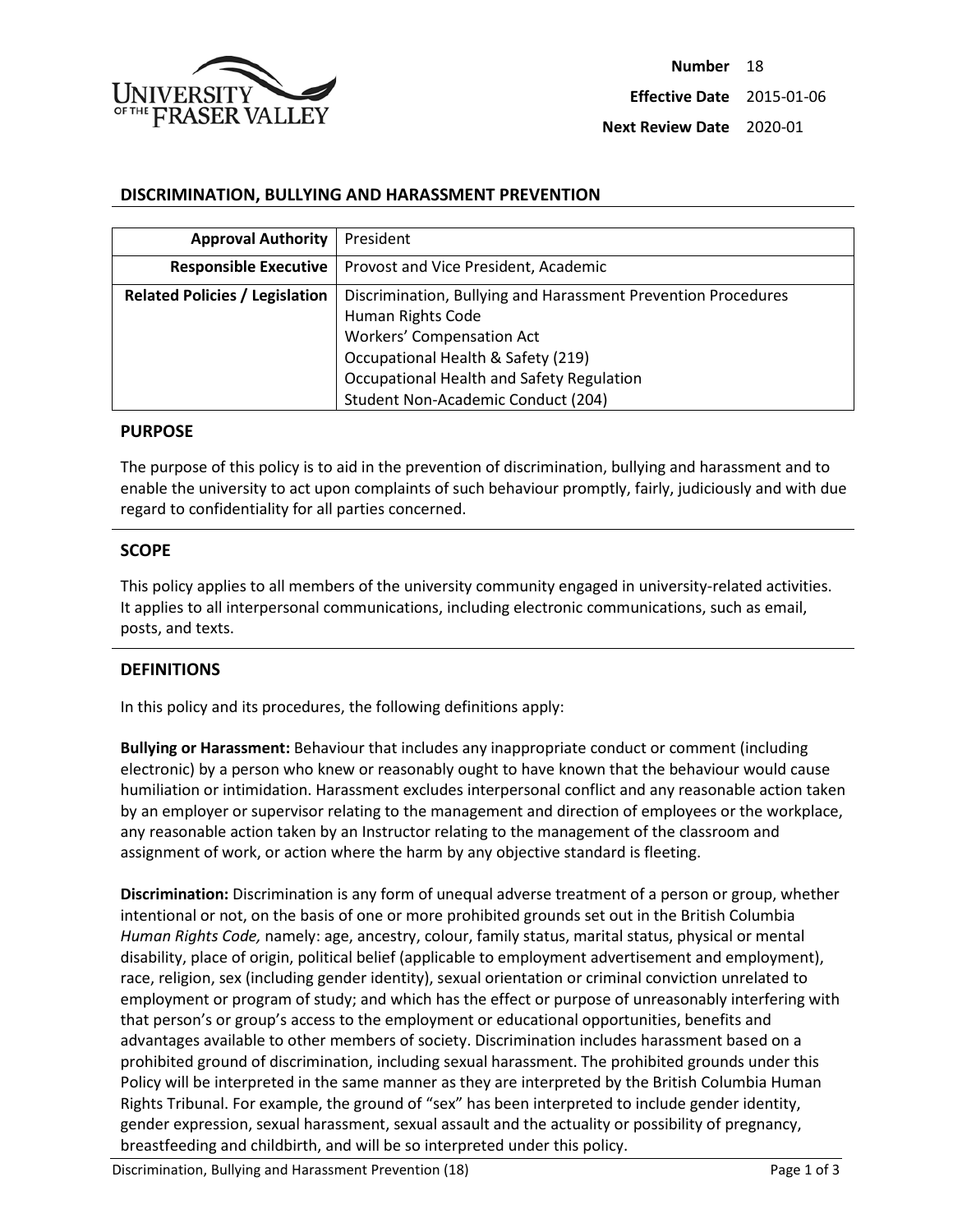**Harassment based on a prohibited ground of discrimination:** Behaviour directed towards another person that is abusive or demeaning, including a direct or indirect reference to a prohibited ground of discrimination, and would be viewed by a reasonable person experiencing the behaviour as interfering with the person's participation in a university-related activity or as creating an intimidating, humiliating or hostile environment.

**Members of the university community:** The following are considered members of the University community for this policy:

- All employees and students of the university;
- Any person appointed by the university (whether or not that person is an employee), or engaged in activities arising directly out of the operations of the university;
- Persons employed under contracts with university faculty members as the employer, who provide research or administrative services directly supporting faculty members' research activities;
- Members of the Board of Governors;
- Anyone residing on campus; and Service providers, contractors, independent societies and associations operating on campus, and their employees, agents and visitors.

**Retaliation**: Retaliation is an adverse action taken against a member of the university community for:

- 1. having invoked this policy or procedures in good faith whether on behalf of oneself or another individual;
- 2. having participated or cooperated in any investigation under this policy or procedures; or,
- 3. having been associated with a person who has invoked this policy or participated in the procedures.

**University-Related Activity**: Any activity directly related to or arising out of the operations of the university at any location. All activities on the university's campuses are university-related unless they are within the exclusive control of either separately incorporated organizations or an organization/group external to the university that does not fall within the definition of members of the university community.

# **POLICY**

Members of the university community have the right to work, study and participate in activities at the university in an environment free of discrimination, bullying and harassment. Discrimination, bullying and harassment are neither acceptable nor tolerated at the University of the Fraser Valley.

Academic freedom is a fundamental tenet of the university. This policy shall not be interpreted or applied to impose on the legitimate academic freedom of any member of the university community.

All parties to proceedings under this policy will be treated in a fair and respectful manner. The university will protect from retaliation anyone who, in good faith, brings or supports a complaint of discrimination, bullying or harassment.

This policy and related procedures do not prevent anyone from pursuing other available legal avenues.

# **REGULATIONS**

## **Responsibilities**

All members of the university community must:

• not engage in discrimination, bullying or harassment;